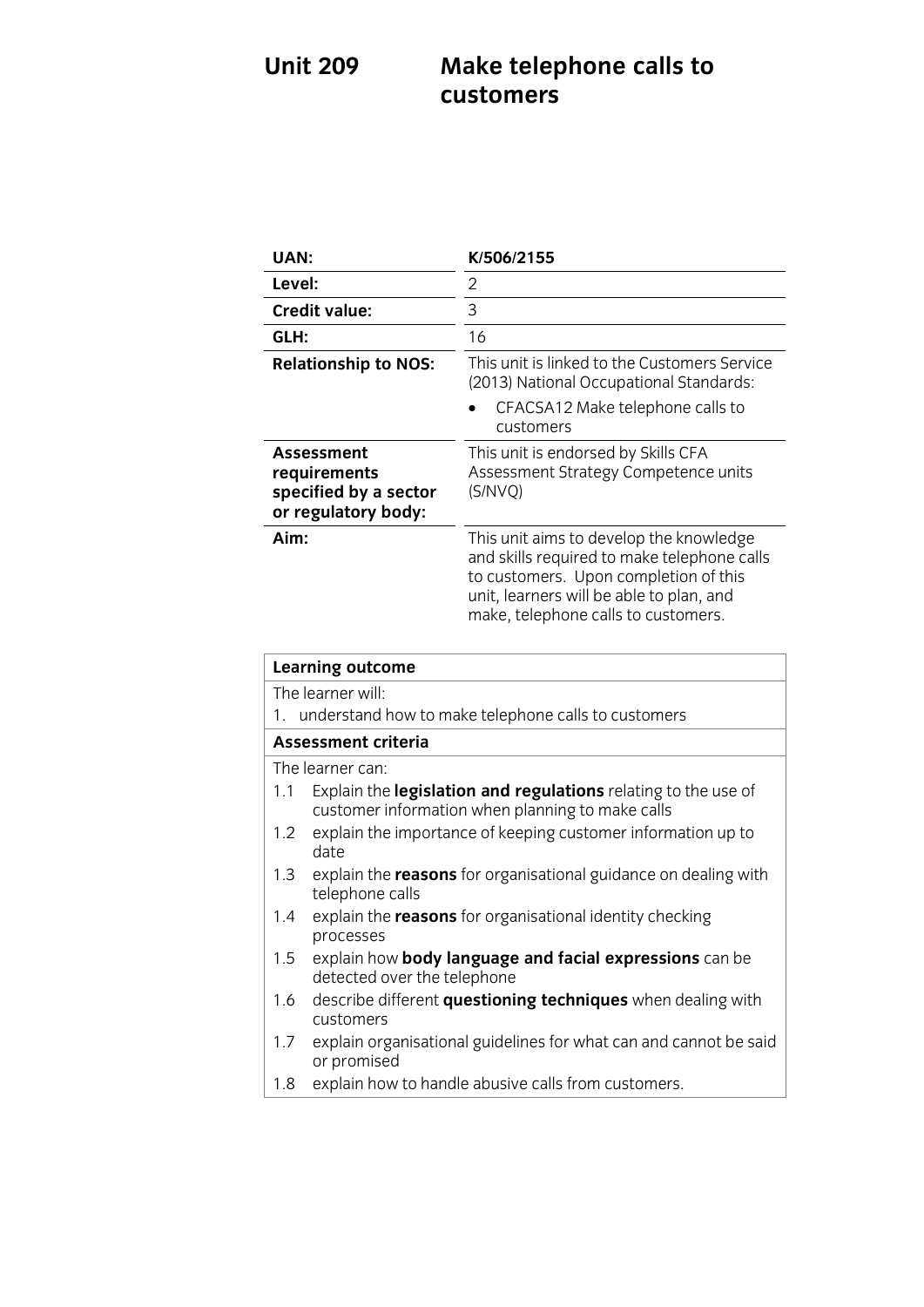# **Assessment guidance<br>
Legislation and regulation** to include:

- **Legislation Act**<br> **Legislation Act**<br> **Legislation** Act
	- Communications Act
	- Telephone Preference Service.

### **Reasons**

**Reasons**  $\ddot{\phantom{0}}$ 

- legislative
- regulatory
- consistency
- service offer

## **Body language and facial expressions** used when dealing with

- confidence or lack of it
	- anger or aggression
	- nervousness
	- abruptness
	- boredom
	- interest or disinterest
	- empathy
	- compassion

### **Questioning techniques:**

- $\bullet$  open
- probing
- closed

- **Existence may** be supplied by:<br> **e** professional discussion
	- reflective account
	- questioning
	- organisational policies and procedures\*
	- **•** legislative and regulatory requirements

## **Learning outcome**<br>The learner will:

2. be able to plan telephone calls to customers

### Assessment criteria

The learner can:

- 2.1 identify the objective(s) of calls
- 2.2 prepare the **information** needed to make calls
- 2.3 plan the **structure** of calls
- 2.4 **plantify customers' likely** 2.4 identify customers' **likely responses** and how they can be dealt  $\equiv$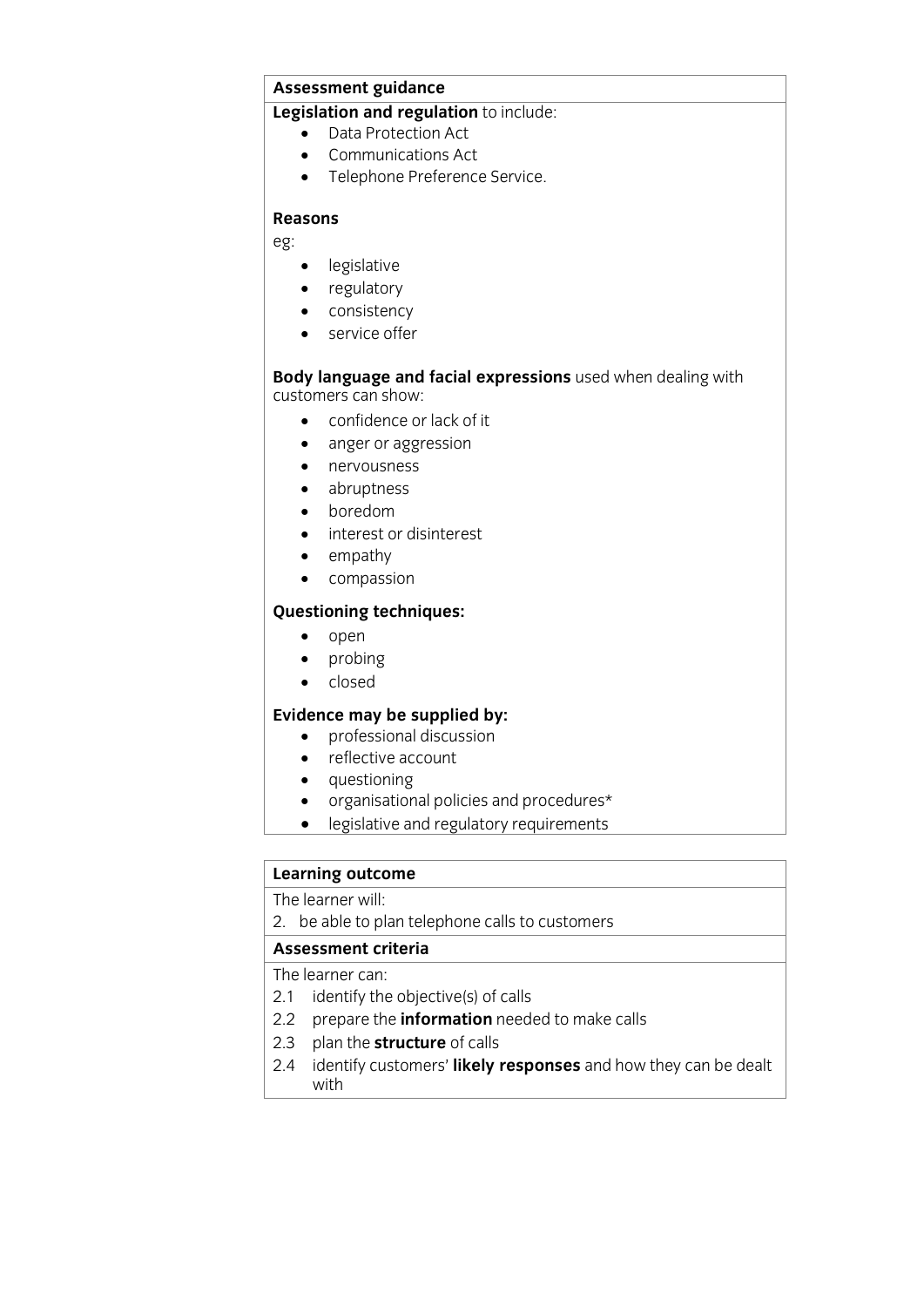## **Assessment guidance**

- **I** call list
	- customer records<br>• data needed for ca
	- data needed for call eg promotion details, information on products/services being sold, follow up call

- introduction<br>■ introduction
	- reason for call
	- call content<br>• close call by
	- close call by summarising, checking details and completing administration

**Likely responses:** eg objection handling

- listen<br>• emna
- $\bullet$  empathise
- check understanding of objection<br>• offer solutions
- offer solutions
- remain patient<br>• close and confi
- close and confirm

- **Evidence may be supplied by:**<br> **o** observation
	- witness testimony
	- questioning
	- organisational policies and procedures\*<br>• call list
	- call list<br>• custom
	- customer records\*

# **Learning outcome**<br>The learner will:

3. be able to make telephone calls to customers

### Assessment criteria

The learner can:

- 3.1 use telecommunications equipment in accordance with organisational standards
- confirm the identity of customers in line with organisational 3.2 confirm the<br>guidelines
- gundunde<br>make the 4 3.3 make the customer aware of the purpose of the call as early as possible<br>speak clearly, concisely and politely, using speech and tone to
- 3.4 speak clearly, concepts and politically and politically and politically and the speech and the speed speed
- $3.5$ adapt their own communication style to meet customers' needs
- 3.6 listen actively to what customers are saying to collect as much information as possible
- $3.7$ give clear and concise information that meets customers' needs
- 3.8 Frontier clear and concise information that meets customers' needs 3.8 record information in line with organisational guidelines